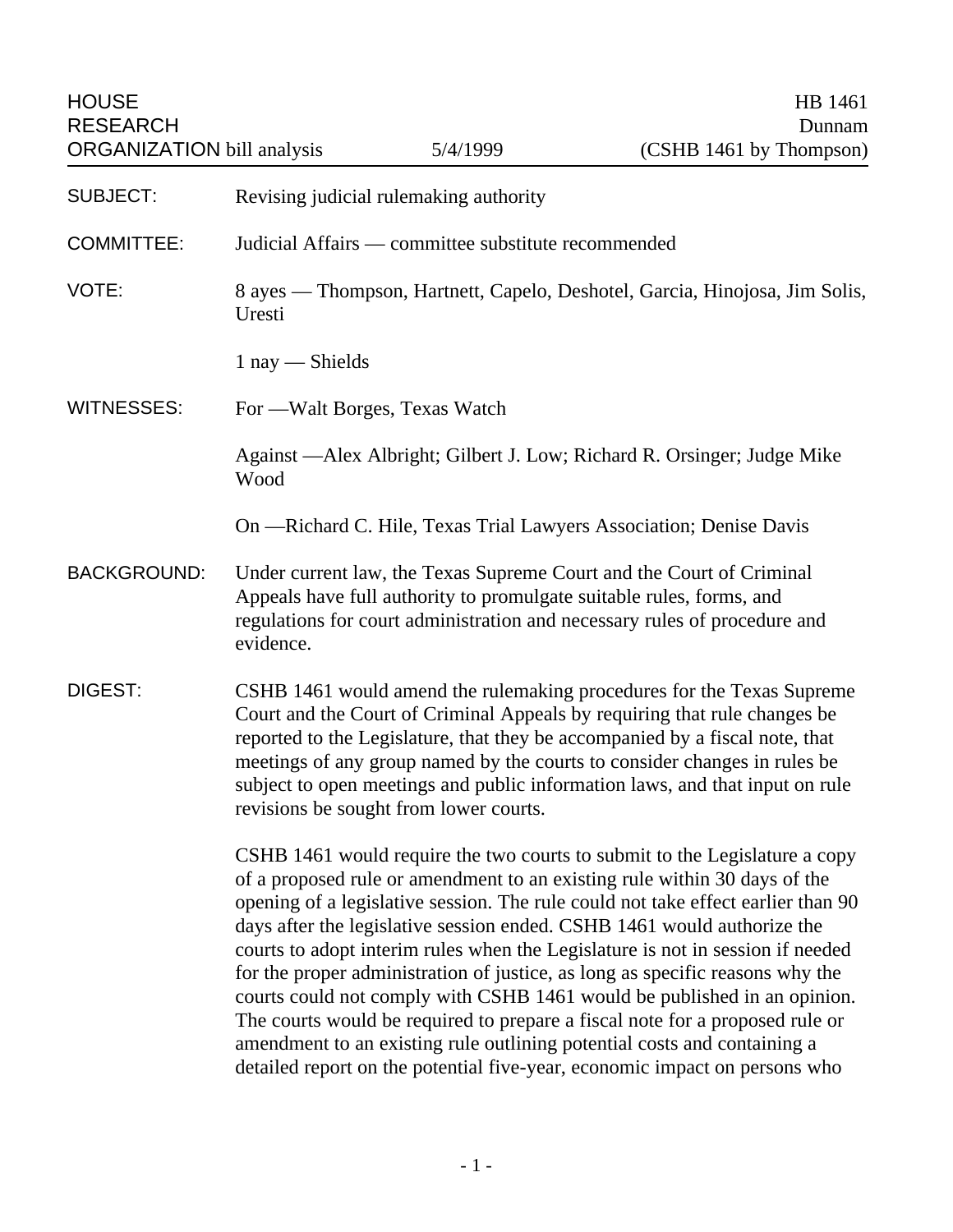## HB 1461 House Research Organization page 2

|                           | use the civil and criminal justice system. The comptroller would be<br>authorized to assist in the preparation of this note on request.                                                                                                                                                                                                                                                                             |  |  |
|---------------------------|---------------------------------------------------------------------------------------------------------------------------------------------------------------------------------------------------------------------------------------------------------------------------------------------------------------------------------------------------------------------------------------------------------------------|--|--|
|                           | The Office of Court Administration would prepare an opinion poll on the rule<br>to be sent to appeals court judges, district judges, county judges, statutory<br>county court judges, and statutory probate court judges within 15 days after<br>the proposed rule was sent to the Legislature. Results would be reported<br>within 75 days after the legislative session began.                                    |  |  |
|                           | CSHB 1461 would take effect September 1, 1999.                                                                                                                                                                                                                                                                                                                                                                      |  |  |
| <b>SUPPORTERS</b><br>SAY: | CSHB 1461 would improve cooperation between the judiciary and the<br>Legislature in drafting procedural rules. In the last two years, the Texas<br>Supreme Court has adopted several rules that should have been considered in<br>cooperation with the Legislature. This bill would ensure that Legislature is<br>notified of potential rule changes in a timely way.                                               |  |  |
|                           | The courts would not be inconvenienced by legislative reporting<br>requirements, since most rules drafted by the courts are the product of years<br>of deliberation. For the few rules that are prompted by circumstances<br>requiring faster action, the bill would provide interim rulemaking powers to<br>both courts.                                                                                           |  |  |
|                           | The bill would not make substantive change to the current system. The courts<br>still would retain the authority to draft rules of procedure and evidence,<br>subject only to legislative notification. The procedures outlined in CSHB<br>1461 merely would codify the importance of keeping the Legislature in the<br>loop.                                                                                       |  |  |
|                           | Many feel that the courts have overstepped their rulemaking authority in<br>several areas. For example, the Texas Supreme Court has promulgated rules<br>on campaign finance reform for judicial elections that clearly are outside the<br>generally accepted parameters for court-established rules of procedure and<br>evidence. Such issues involving the election system are best left to the<br>$\blacksquare$ |  |  |

Legislature. The Supreme Court waited to announce its campaign finance rules until after the deadline for bills to be filed, which suggests that the court may not be fully cooperating with the legislative branch or following the Texas Constitution's separation of powers.